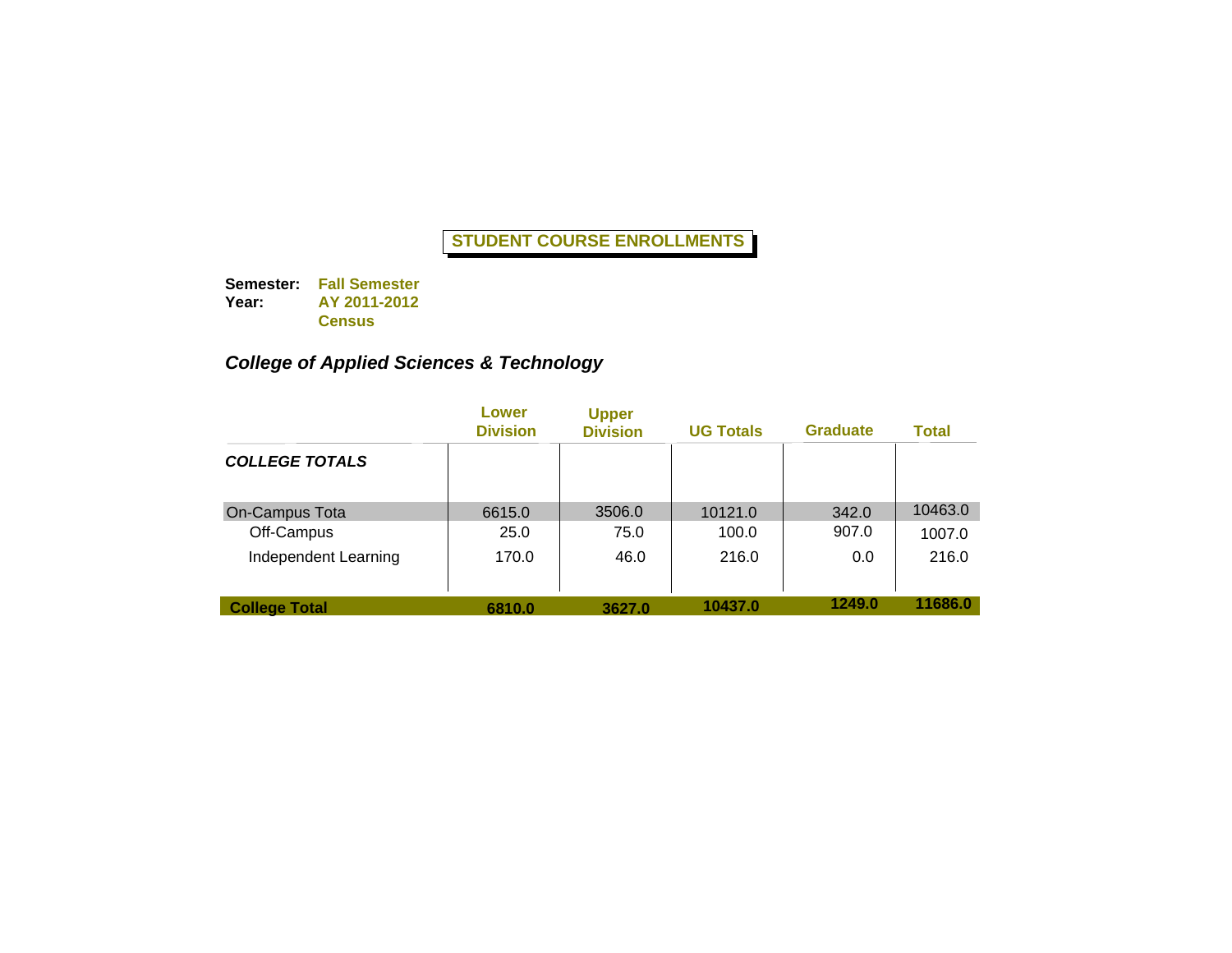**Semester: Fall Semester Year: AY 2011-2012 Census**

# *College of Architecture & Planning*

|                       | Lower<br><b>Division</b> | <b>Upper</b><br><b>Division</b> | <b>UG Totals</b> | <b>Graduate</b> | Total  |
|-----------------------|--------------------------|---------------------------------|------------------|-----------------|--------|
| <b>COLLEGE TOTALS</b> |                          |                                 |                  |                 |        |
| On-Campus Tota        | 1069.0                   | 885.0                           | 1954.0           | 649.0           | 2603.0 |
| Off-Campus            | 0.0                      | 0.0                             | 0.0              | 40.0            | 40.0   |
| Independent Learning  | 0.0                      | 0.0                             | 0.0              | 0.0             | 0.0    |
| <b>College Total</b>  | 1069.0                   | 885.0                           | 1954.0           | 689.0           | 2643.0 |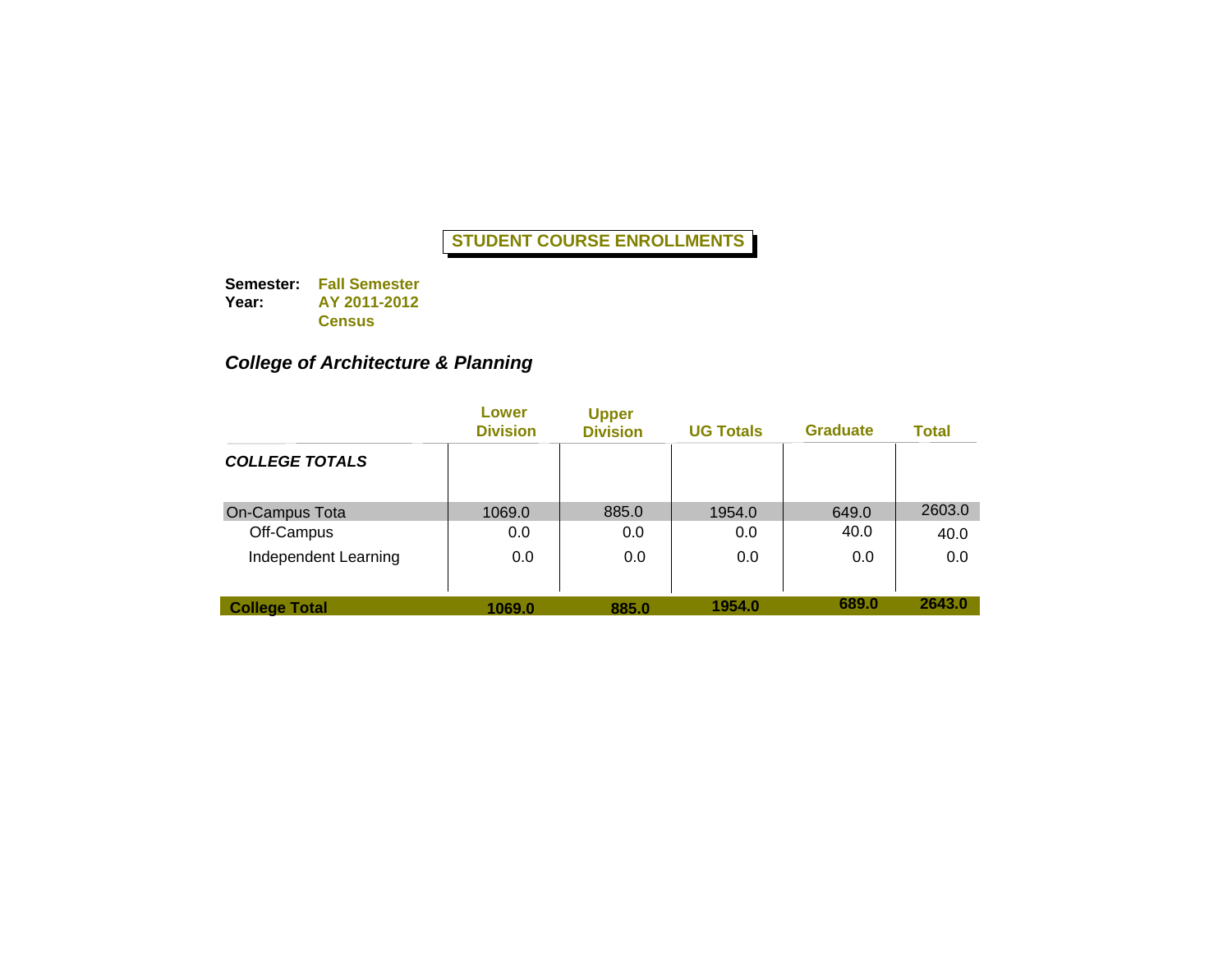**Semester: Fall Semester Year: AY 2011-2012 Census**

# *College of Business*

|                       | Lower<br><b>Division</b> | <b>Upper</b><br><b>Division</b> | <b>UG Totals</b> | <b>Graduate</b> | <b>Total</b> |
|-----------------------|--------------------------|---------------------------------|------------------|-----------------|--------------|
| <b>COLLEGE TOTALS</b> |                          |                                 |                  |                 |              |
| On-Campus Tota        | 6783.0                   | 3804.0                          | 10587.0          | 240.0           | 10827.0      |
| Off-Campus            | 420.0                    | 96.0                            | 516.0            | 373.0           | 889.0        |
| Independent Learning  | 339.0                    | 36.0                            | 375.0            | 0.0             | 375.0        |
| <b>College Total</b>  | 7542.0                   | 3936.0                          | 11478.0          | 613.0           | 12091.0      |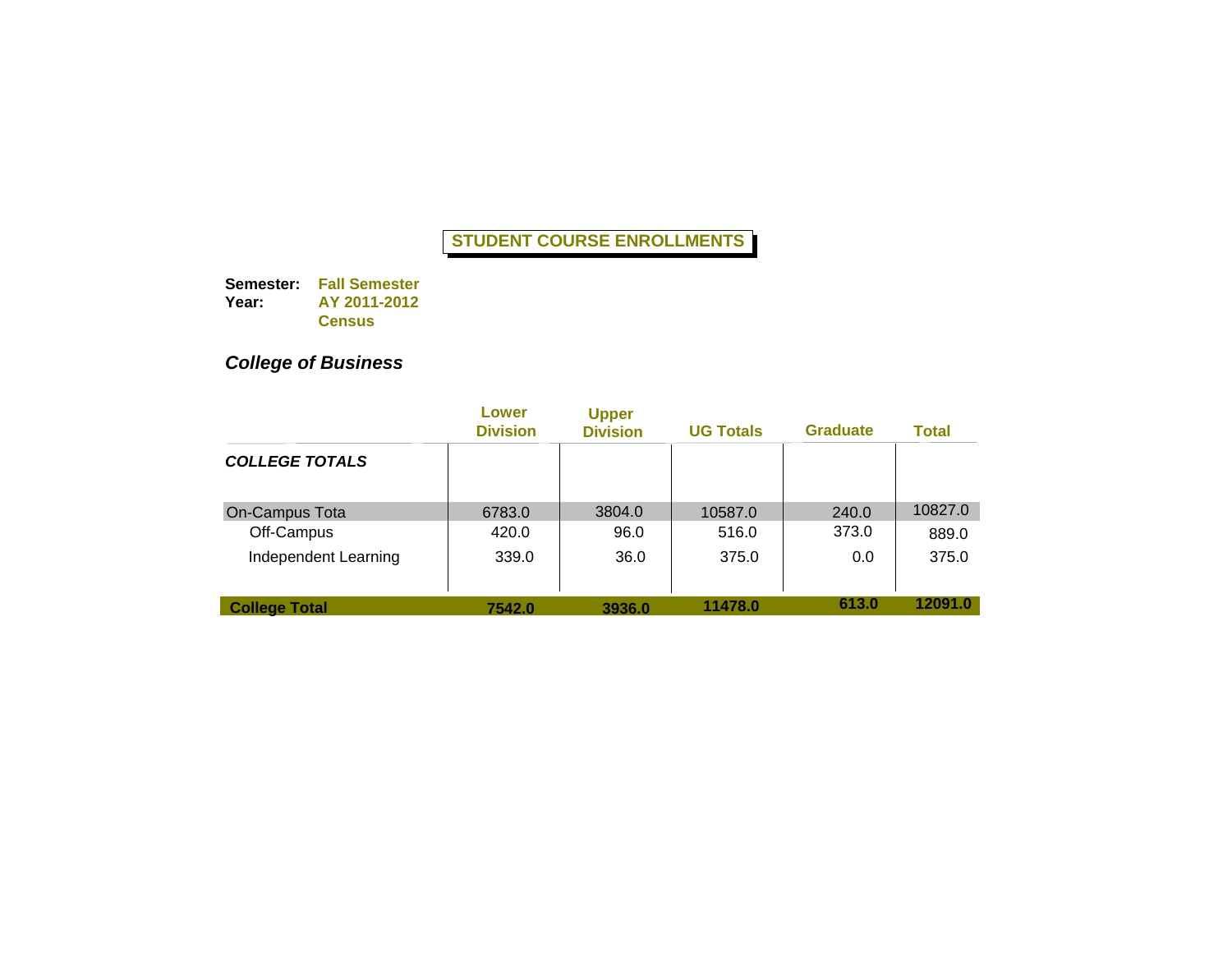**Semester: Fall Semester Year: AY 2011-2012 Census**

# *College of Communication, Information, & Media*

|                       | Lower<br><b>Division</b> | <b>Upper</b><br><b>Division</b> | <b>UG Totals</b> | <b>Graduate</b> | Total  |
|-----------------------|--------------------------|---------------------------------|------------------|-----------------|--------|
| <b>COLLEGE TOTALS</b> |                          |                                 |                  |                 |        |
| On-Campus Tota        | 4659.0                   | 2679.0                          | 7338.0           | 439.0           | 7777.0 |
| Off-Campus            | 31.0                     | 12.0                            | 43.0             | 57.0            | 100.0  |
| Independent Learning  | 57.0                     | 9.0                             | 66.0             | 0.0             | 66.0   |
| <b>College Total</b>  | 4747.0                   | 2700.0                          | 7447.0           | 496.0           | 7943.0 |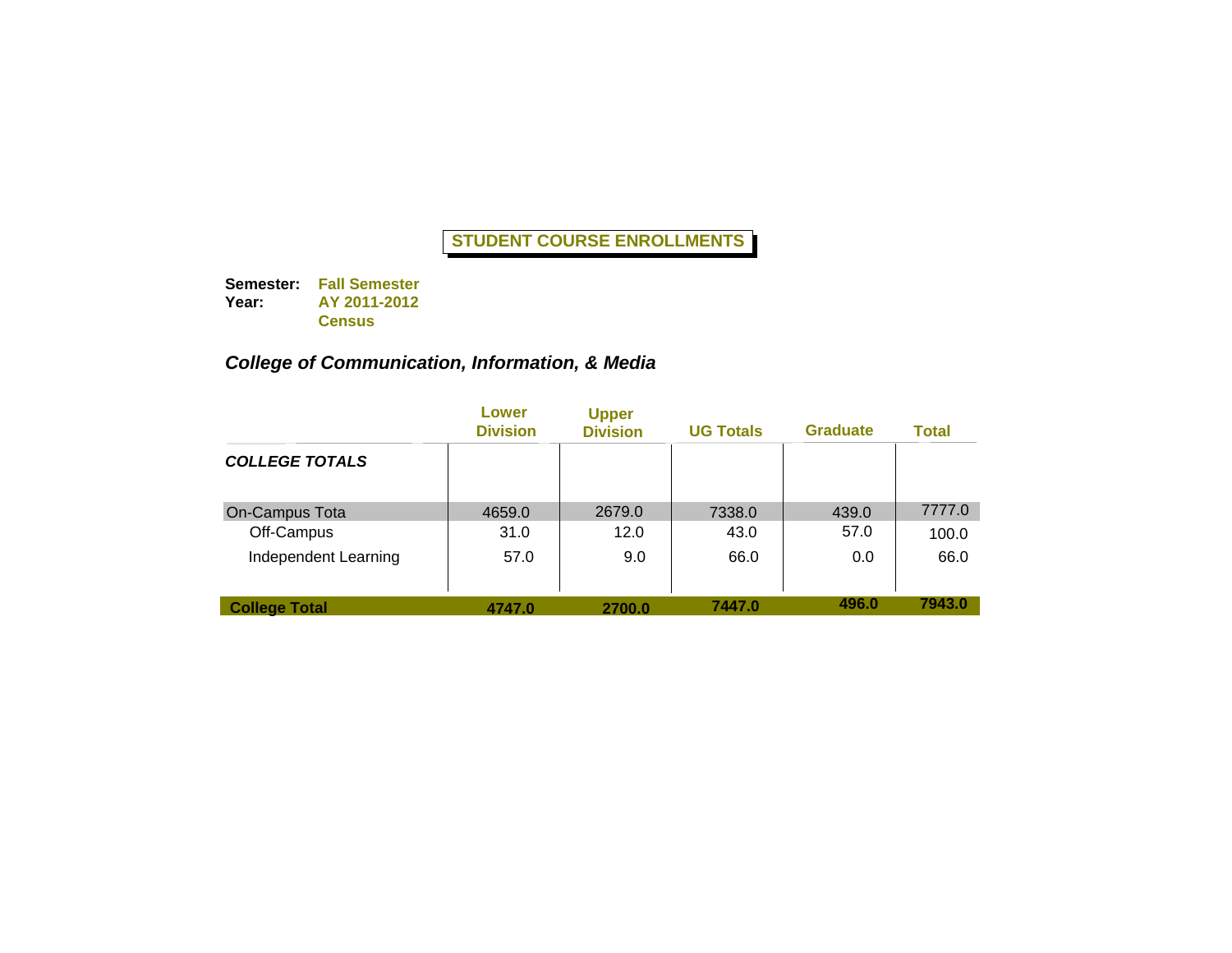**Semester: Fall Semester Year: AY 2011-2012 Census**

# *College of Fine Arts*

|                       | Lower<br><b>Division</b> | <b>Upper</b><br><b>Division</b> | <b>UG Totals</b> | <b>Graduate</b> | <b>Total</b> |
|-----------------------|--------------------------|---------------------------------|------------------|-----------------|--------------|
| <b>COLLEGE TOTALS</b> |                          |                                 |                  |                 |              |
| On-Campus Tota        | 6635.0                   | 2884.0                          | 9519.0           | 362.0           | 9881.0       |
| Off-Campus            | 3.0                      | 5.0                             | 8.0              | 0.0             | 8.0          |
| Independent Learning  | 137.0                    | 3.0                             | 140.0            | 0.0             | 140.0        |
| <b>College Total</b>  | 6775.0                   | 2892.0                          | 9667.0           | 362.0           | 10029.0      |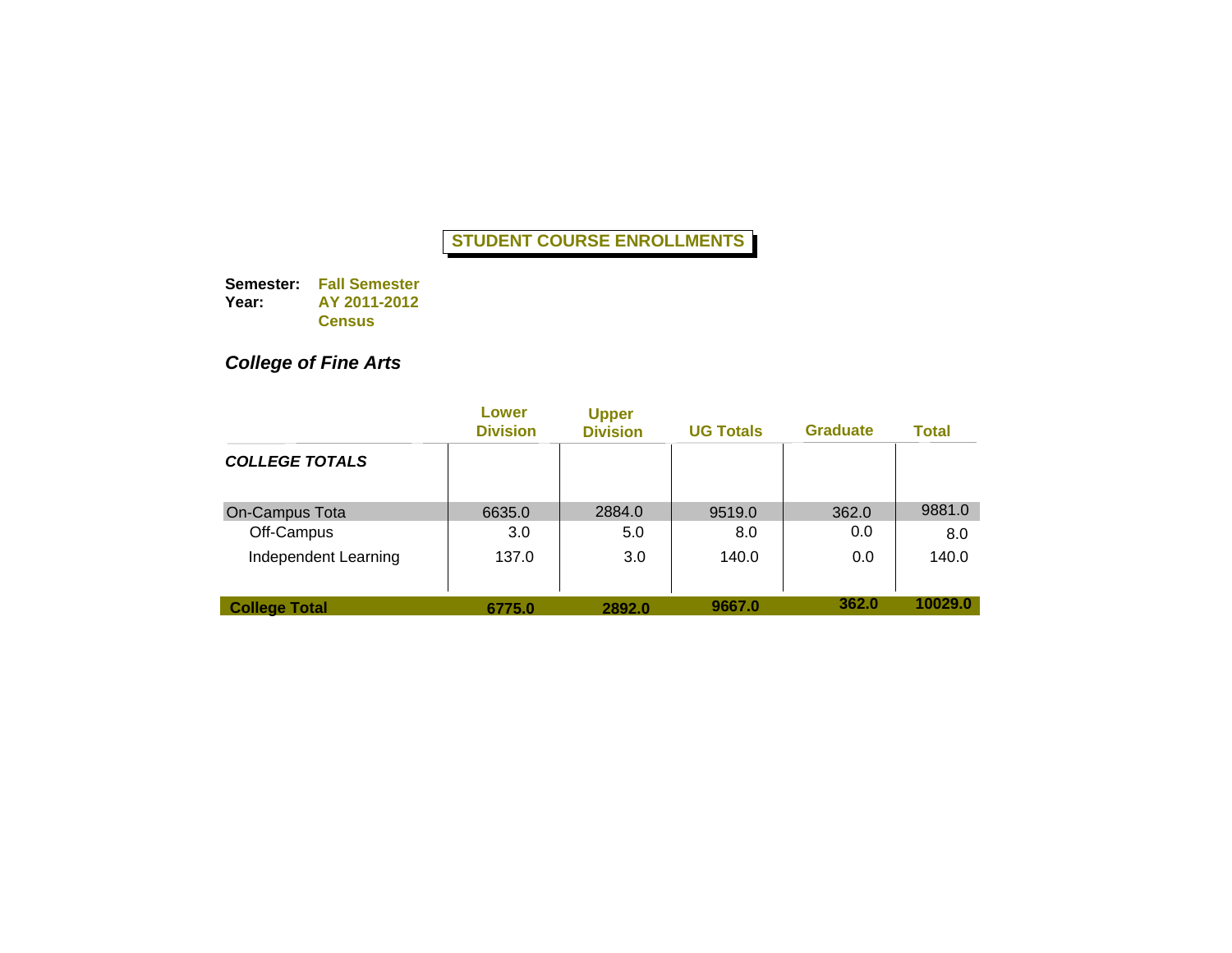**Semester: Fall Semester Year: AY 2011-2012 Census**

# *College of Sciences and Humanities*

|                       | Lower<br><b>Division</b> | <b>Upper</b><br><b>Division</b> | <b>UG Totals</b> | <b>Graduate</b> | Total   |
|-----------------------|--------------------------|---------------------------------|------------------|-----------------|---------|
| <b>COLLEGE TOTALS</b> |                          |                                 |                  |                 |         |
| <b>On-Campus Tota</b> | 34093.0                  | 7397.0                          | 41490.0          | 1844.0          | 43334.0 |
| Off-Campus            | 1311.0                   | 430.0                           | 1741.0           | 68.0            | 1809.0  |
| Independent Learning  | 1270.0                   | 283.0                           | 1553.0           | 0.0             | 1553.0  |
| <b>College Total</b>  | 36674.0                  | 8110.0                          | 44784.0          | 1912.0          | 46696.0 |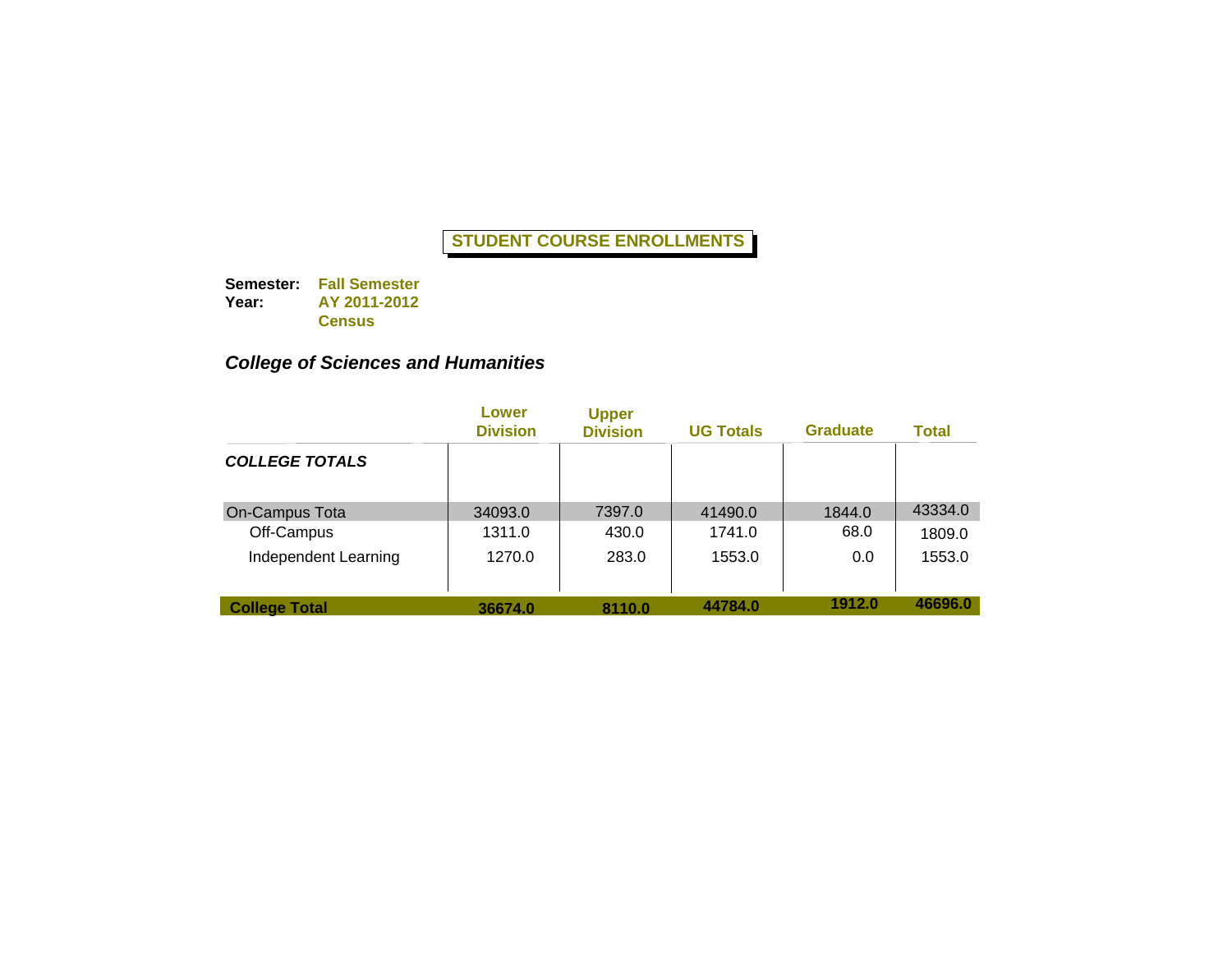**Semester: Fall Semester Year: AY 2011-2012 Census**

# *Interdepartmental*

|                       | Lower<br><b>Division</b> | <b>Upper</b><br><b>Division</b> | <b>UG Totals</b> | <b>Graduate</b> | <b>Total</b> |
|-----------------------|--------------------------|---------------------------------|------------------|-----------------|--------------|
| <b>COLLEGE TOTALS</b> |                          |                                 |                  |                 |              |
| On-Campus Tota        | 1206.0                   | 112.0                           | 1318.0           | 20.0            | 1338.0       |
| Off-Campus            | 2.0                      | 20.0                            | 22.0             | 0.0             | 22.0         |
| Independent Learning  | 0.0                      | 0.0                             | 0.0              | 0.0             | 0.0          |
| <b>College Total</b>  | 1208.0                   | 132.0                           | 1340.0           | <b>20.0</b>     | 1360.0       |